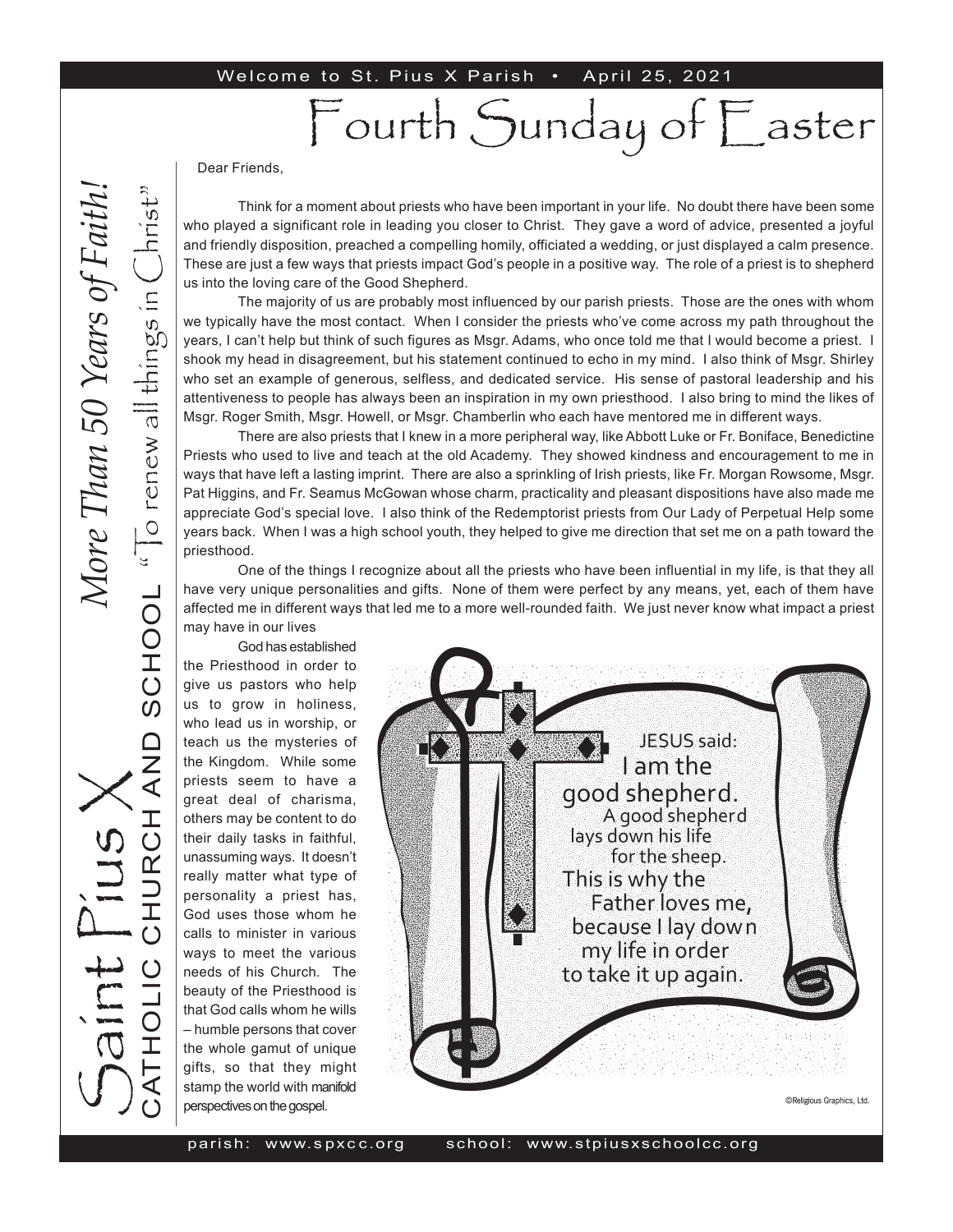*Pastor* Fr. Paul Hesse

*Pastoral Year Seminarian* Raymond Pendleton

*Pastoral Associate* Deacon Stacy Millsap

*Permanent Deacons* Salvador (Sal) Alvarado *Loni Lugo*

*Parish Secretary/Bookkeeper* Lisa Catchings

*Parish Office Assistant* Wilma Toledo

*Director of Religious Education* Linda Lopez

> *Adult Faith Formation* Deacon Stacy Millsap

 *Director of Youth Ministry* Brandon Lutz

> *Music Minister* Michael Mullins

*Youth Mass Band Leader* Mick Boudreau

 *Medication Assistance Program (MAP)* Dolores Saenz

> *School Principal* Beth Hinojosa *(361)992-1343*

*Maintenance* Ernie Peña, Jose Vasquez, Yolanda Villarreal

*Bulletin/Website Editor* Lisa Catchings

*Office phone: (361) 993-4053 Office fax: (361)992-0352 Office email: parishoffice@stpiusxcc.org 5620 Gollihar Road Corpus Christi, TX 78412*

> *parish website* **www.spxcc.org**

On this Good Shepherd Sunday, Christ helps us to realize how much he cares for us, his people. Part of his abiding care is that he sends us priests to be his representatives in ministerial work. Like Jesus, who is the Good Shepherd, he calls us priests to also be good shepherds who lead the flock of Christ along the path to the Kingdom. I look at those priests who have gone on and at those who have dedicated their lives to the priesthood for many years, and I can't help but give thanks to them for being Christ to me.

At the same time, I also look to some of the nuns who have been influential and have also been examples of faith. In particular, I think of my late great aunt, Sr. Gabriel, who I look up to for her fidelity to Christ all those years in the Incarnate Word and Blessed Sacrament sisters. For a number of years, she was the driver for the sisters. In her latter years, she suffered a stroke that confined her to a wheelchair for quite some time. She was always there when I offered Masses at the convent and she had a wonderful smile that brightened my day. Though she was unable to speak to me, her simple smile showed me Christ-like love.

Christ always provides for his sheepfold. Though we are struggling with vocations these days, let's not lose hope that Christ will stir up the hearts of young people to follow his call. On this Good Shepherd Sunday, let us give thanks for our shepherds and let us pray for many more to follow the call of the Shepherd and give their lives for the sake of the sheep! God bless,

Fr. Paul

### *Acts of Charity Meeting*

Our Acts of Charity ministry will be having a meeting this week on Tuesday, April 27th, at 6:00 p.m. in the Parish Hall. All are welcome!

#### *Mother's Day Novena*



The Mother's Day Novena starts on Sunday, May 9th, at 5:30 pm Mass. If you receive offertory envelopes in the mail, there are Mother's Day Novena envelopes included in your packet. For those who do not receive monthly envelope mailings, there are cards and envelopes in the church vestibule for your use. The card and envelopes inside can be given to your living mother to let her know that she is included in the novena of Masses. On the outside envelope, write the names of your mothers, living or deceased, that you would

like to include in the novena of Masses and insert a donation to be returned to the church. More than one name can be written on the outside of the envelope for the Novena, so there is no need to take more cards than needed. Please bring all novena envelopes and donations to the church by Friday, May 7th.

> Parish Office Hours: *Monday-Friday, 9:00AM-5:00PM*

#### Schedule of Services

Masses: *First Saturday: 8:15AM Saturday: Vigil at 5:30PM. Sunday: 8AM, 10AM, 12PM, 5:30PM Vietnamese Mass: 7:30PM*  Weekdays: *Monday through Friday 8:15AM, Wednesday & Friday 5:30PM Holy Days: 6:30AM, 8:15AM, 12PM & 6:00PM(Vigil 5:30PM)* Confessions: *Saturdays - 4-5PM and Thursdays 7:00-7:50PM* Marriages: *By appointment only and notice six months in advance. Baptismal Instruction: Pre-register through the office.* Anointing of the Sick: *First Firday Healing Mass or by request.* 2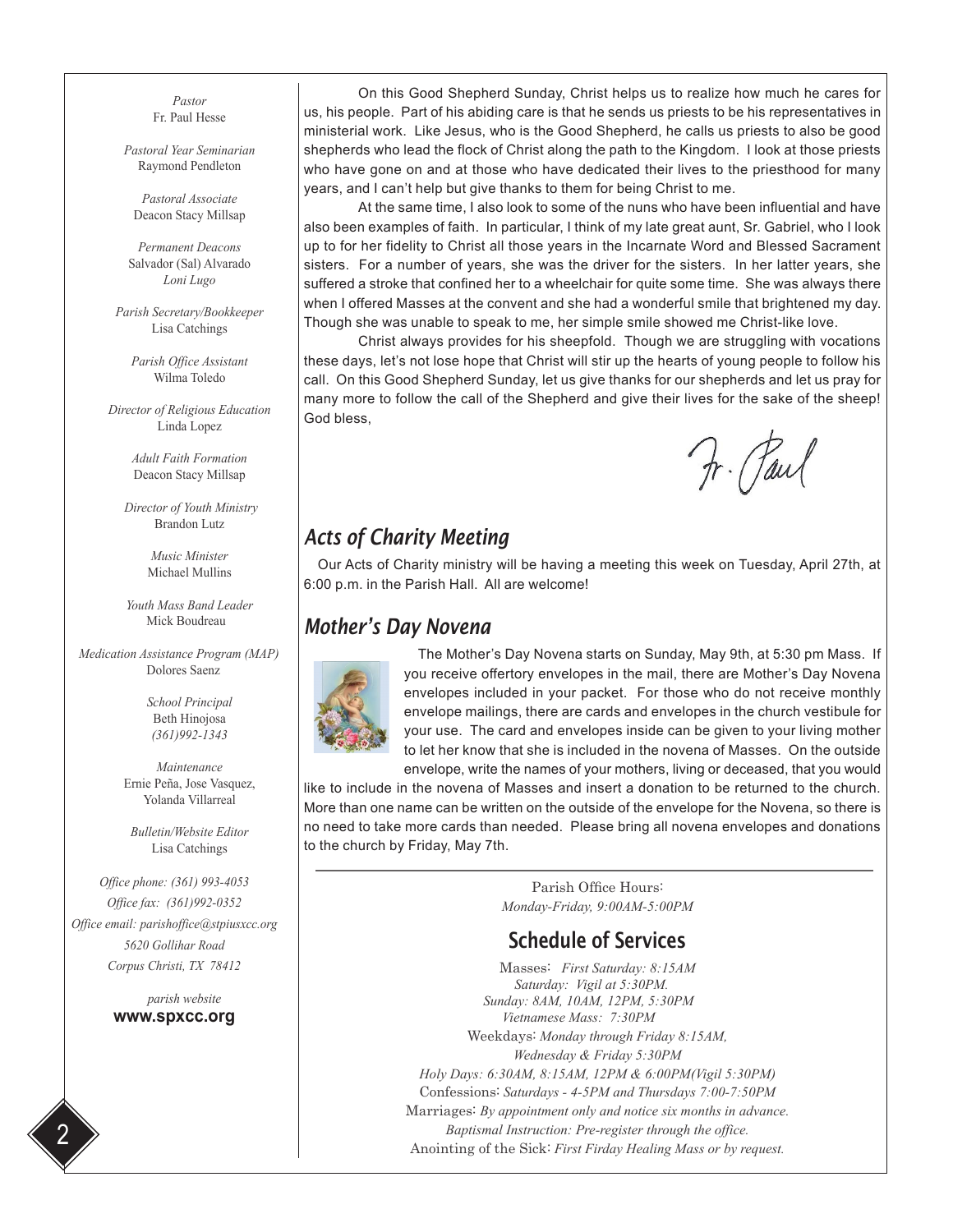## *Scholarship Donations*

We are currently accepting contributions for our two scholarships; the Christopher Janosek and Emil & Marie Habeeb Scholarships. The graduating seniors in our parish will have the opportunity to apply for this scholarship money. If you would like to donate to either of these scholarships, you can drop your donation in the collection basket or make an online contribution. The scholarships will be awarded at the Graduation Mass.

## *Second Collection for Retired and Infirmed Priests*

Next weekend there will be a second collection for the Retired and Infirmed Priests of our diocese. Your gift to this collection provides vital support for medications, nursing care and more. It also helps religious communities implement long-term retirement strategies that ensure both quality eldercare and continued service to the people of God.

## *Stewardship Is A Way Of Life*

Our parish is engaged in many different types of ministry that serves the People of God and helps spread the Gospel message. We encourage you to support these ministries by your regular contributions. To make a contribution, open the camera on your cell phone or tablet and scan this code, which will take you to our contribution portal. Thank you for your generosity!



### *World Day of Prayer for Vocations*

Today, April 25, 2021, marks the 58th Anniversary of World Day of Prayer for Vocations. The purpose of World Day of Prayer for Vocations is to publicly fulfill the Lord's instruction to, "Pray the Lord of the harvest to send laborers into his harvest" (Mt 9:38; Lk 10:2). As a climax to a prayer that is continually offered throughout the Church, it affirms the primacy of faith and grace in all that concerns vocations to the priesthood and to the consecrated life. While appreciating all vocations, the Church concentrates its attention this day on vocations to the ordained ministries (priesthood and diaconate), consecrated life in all its forms (male and female religious life, societies of apostolic life, consecrated virginity), secular institutes in their diversity of services and membership, and to the missionary life.

## *TRAVELING MONSTRANCE COMING MAY 6th*

We are embarking upon a tremendous opportunity to unite the Body of Christ in a profound way within our diocese. Parishes are taking part in a diocesan wide program that is uniting the Diocese of Corpus Christi in prayer through Adoration of the Blessed Sacrament. We invite all of you to embrace this opportunity in coming together as the Body of Christ and spending time with Our Lord in prayer as we honor the Name we bear as a diocese. The Traveling Monstrance will be here at St. Pius X on May 6th. Mark your calendars!

#### *Comings and Goings The Week at a Glance*



**Sunday, April 25th** 2:00PM – School First Communion – CH 3:00PM – Catholic Scouting – CC#2 **Monday, April 26th**  6:00PM – Acts of Charity – CC#1 6:00PM – Confirmation class – CC#2  $6:00$ PM – Cubs - CAF 7:00PM – Scouts - CAF **Tuesday, April 27th**  4:00-4:45PM – Cubs – CC#1 6:00-7:00PM – Acts of Charity - PH **Wednesday, April 28th** 7:00-8:00AM – Joyful Pillars – CC#2 8:00-12:00PM – School – PH 6:00PM – CCD – CC#1&2 **Thursday, April 29th** 1:00-4:00PM – Bridge Club – CC#1 4:00-4:45PM – Cubs – CC#2 6:00-7:00PM – Cub Scouts – CAF & CC#1 7:00PM – Adoration – CH 7:00 – 7:50PM – Confessions - CH **Friday, April 30th Saturday, May 1st**  10:00AM – Baptism class – CC#2 4:00-5:00PM – Confessions - CH



**Deadline for submitting** bulletin announcements is Wednesday's @ 12:00noon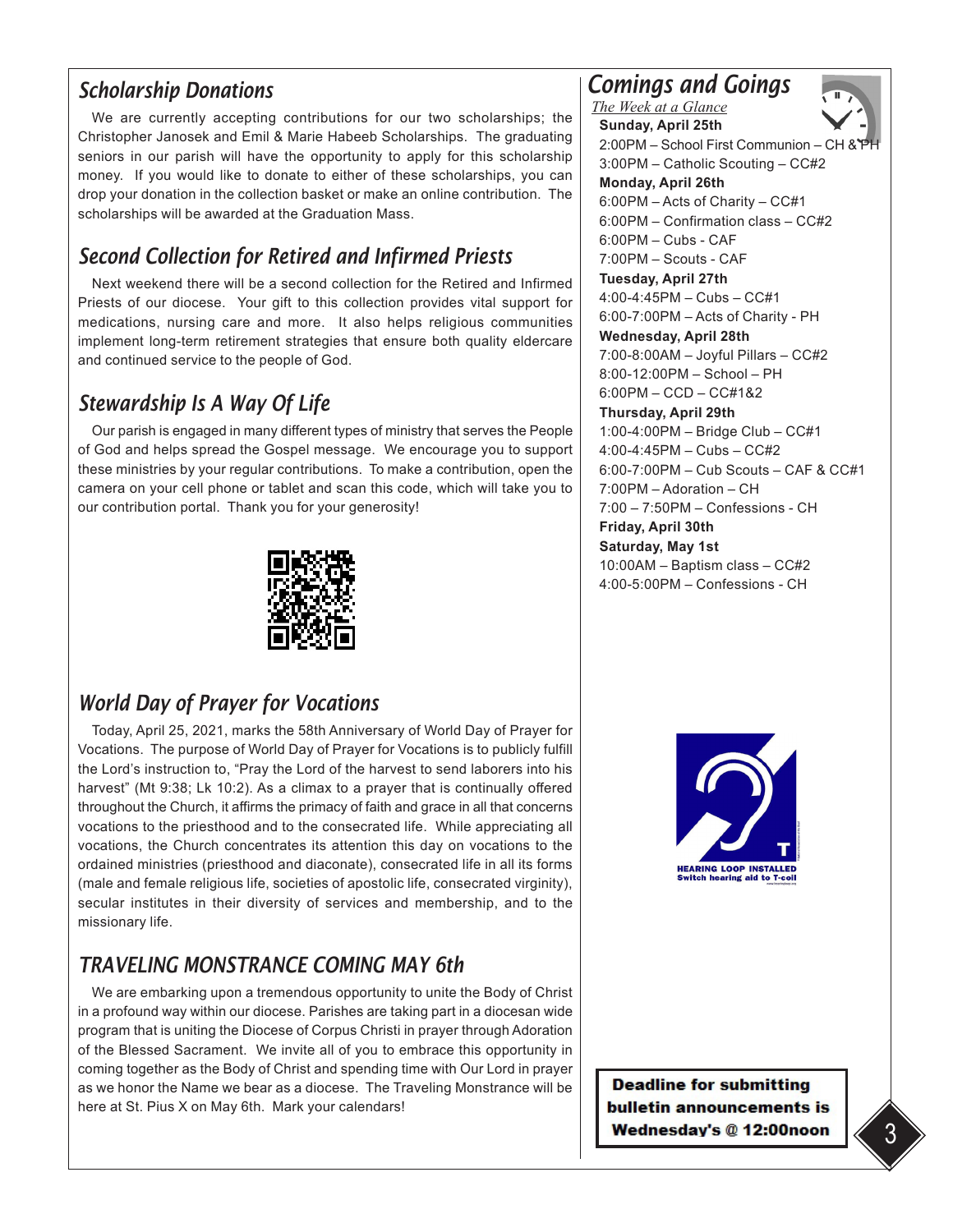## *Feast of Corpus Christi 2021*

June 3, 2021 begins the celebration! Begin with a Diocesan Procession and Holy Hours on June 3, 2021 at Corpus Christi Cathedral. Celebrate at your local parish on the following Sunday, June 6th.

## *Year of St. Joseph*

Pope Francis has dedicated this year as the Year of St. Joseph. In these days of turmoil and seeming lack of direction, we need a father-figure to help guide us. St. Joseph is the perfect Saint to provide us with stability and protection. We encourage you to use this prayer during this year.

#### Prayer to St. Joseph

Guardian of virgins, and holy father Joseph, to whose faithful custody Christ Jesus, Innocence itself, and Mary, Virgin of virgins, were committed; I pray insistently and beseech you by these dear pledges, Jesus and Mary, that being preserved from all uncleanness, I may with spotless mind, pure heart, and chaste body, ever most chastely serve Jesus and Mary all the days of my life. Amen.

## *Beatification of Jose Gregorio Hernandez Cisneros this Friday!*

Holy people are not always very far removed from our lives. This Friday, April 30, 2021, Dr. Jose Gregorio Hernandez Cisneros will be beatified in a ceremony in Venezuela. Interestingly, he is connected to one of our local faithful. He was the uncle to Josefina "Chispa" Bluntzer, whom we regularly see at Masses here and one of the early parishioners of our parish. Dr. Jose Gregorio, was a Venezuelan physician that dedicated himself to teaching, medicine, and faithful religious observance. On a couple of occasions, he sought to be a priest, but his fragile physical condition ultimately prevented him from pursuing a vocation. He became renowned for giving medical treatment to the poor for free and even purchased medicine for many with his own money. During the Spanish flu pandemic, he tended to those who became ill. After his death by being struck by a car, his fame grew. People began to claim to have been granted miracles after praying through his intercession. The miracle that led to his beatification occurred when a girl that was shot in the head recovered. Let's celebrate the sanctity of another of God's servants!

## *Congratulations To the New Confirmandi*

We want to offer our congratulations to all the individuals who received the Sacrament of Confirmation by Bishop Wm. Michael Mulvey, STL, DD, this past Thursday. They were sealed with the Gifts of the Holy Spirit in the presence of family and friends. The following is the list of the newly confirmed:

> Matthew Aaron Buchanan **Hannah Elizabeth Cazalas** Preston Kenneth Cazalas Pierson Charles Cazalas Joseph Thomas Holland **Allison Christine Kostoch** Sara Carolina Lozano **Robert Arthur May, III** Luke Henry Muenster **Anna Ivy Nguyen** Kolbe Brian Purnell **Bryan Leo Rivera** Joseph Lawrence Roberts Kathryn Sellers Speed Milla Beth Van Maren

 Elizabeth Ann Arnolds Theodore Ames Buchanan Dylan Cruz Guerrero Luke Benjamin Gunning

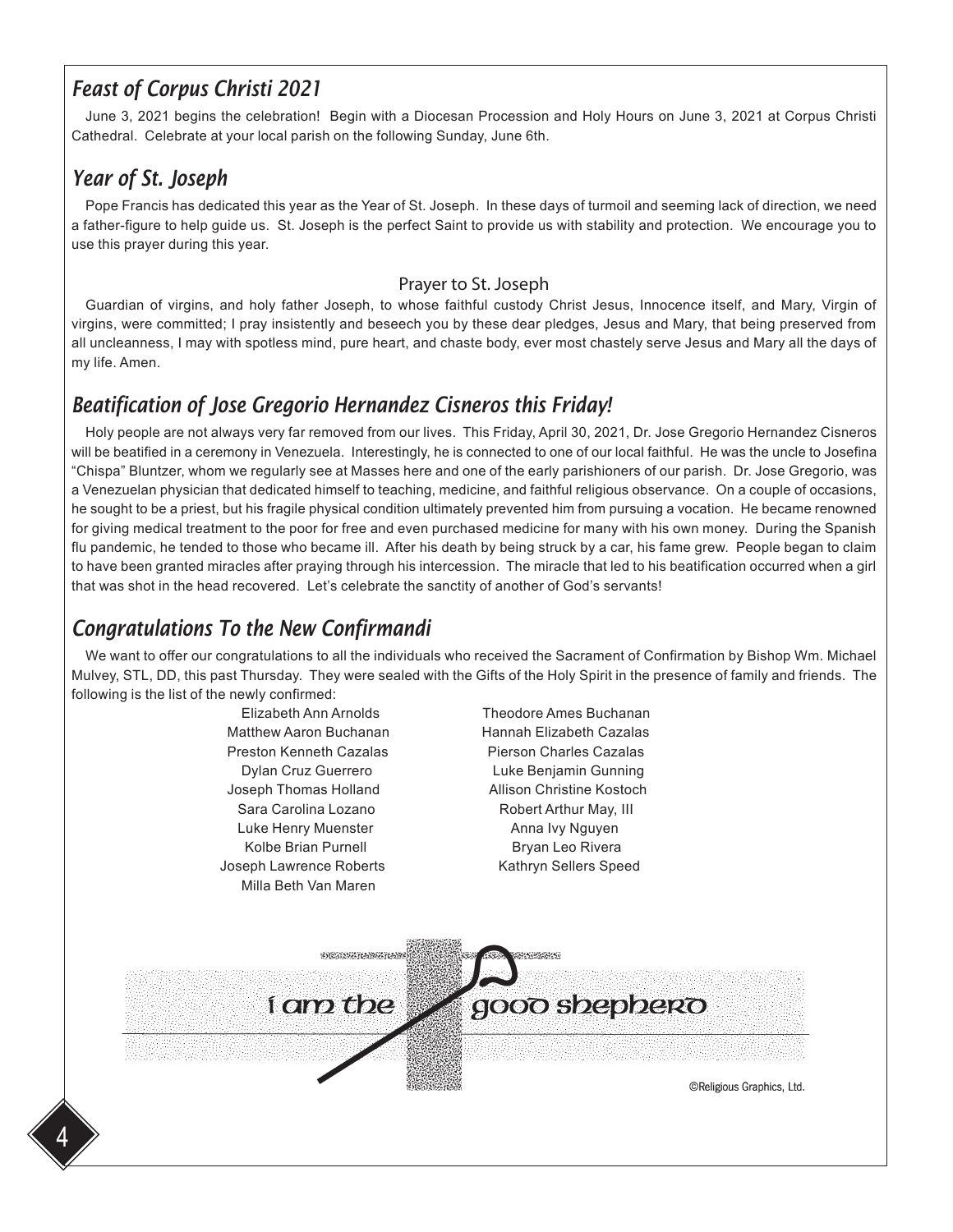

#### *School News By Principal Beth Hinojosa*

*Our mission is to develop the whole child in a Christ centered environment to become a loving and productive citizen in today's world.* 

#### *IMPORTANT DATES*

2ND GRADE FIRST HOLY COMMUNION @ 2 pm 4/25/21 EARTH DAY 4/22/21 SPLASH DAY 5/14/21 K3, K4, K5 SPLASH DAY 5/21/21 1st-6th 6TH GRADE MASS AND GRADUATION @ 10 5/26/21 AWARDS 5/27/21 PRE K @ 10:00 KINDER @ 11:00 AWARDS 5/28/21 1ST @ 9:30 2ND @ 10:15 3RD @ 10:45 4TH @ 11:30 5TH @ 12:00

#### *PRINCIPAL'S CORNER*

#### Blue Jay Families,

Our students are enjoying the spring weather here at St. Pius X. Here in the classrooms they are watching caterpillars transform into butterflies, tadpoles grow into frogs, larva become ladybugs, and seeds grow into plants. They are also dissecting owl pellets and look forward to dissecting frogs in the weeks to come. I love seeing the excitement in their eyes as they learn about all of God's creations.

Golf Classic Report- We had a very successful tournament this year! We cleared about \$40,000 in the end. I am so grateful for all the support of the parish and school. We had 34 teams this year and had beautiful weather. We couldn't have asked for a more perfect day. I want to thank all our sponsors and teams for making this such a fun event. We are looking forward to next year's tournament and hoping to double our profit with some BIG plans in place. I will keep you all posted. God Bless.

## *Action Alert Regarding The Born-Alive Abortion Survivors Protection Act (H.R. 619)*

The Born-Alive Abortion Survivors Protection Act (H.R. 619) has again been introduced in Congress to protect babies from infanticide. But efforts to bring the bill to a vote in the House are being blocked. Your action is needed to urge your Representative to sign a discharge petition that would allow this vote to occur.

TAKE ACTION NOW by contacting your legislators by visiting: https://www.votervoice.net/mobile/USCCB/Campaigns/83732/Respond

 Some states have passed laws to expand abortion and to repeal laws providing specific protections for babies born alive after surviving an attempted abortion. The Born-Alive Act would provide these specific protections nationwide to help prevent newborns from being killed or left alone to die.

We must continue to push Congress to pass the Born-Alive Act, so babies born alive following an abortion attempt are treated the same as any other newborn baby. PLEASE ACT TODAY!

### *One Minute Meditations*

**For His Love** - Each day, offering our very best to God raises all of our efforts to the level of a prayer. He rewards our dedication with peace, joy, and awareness of His presence in all that we do.

**Choose Companions Well** - Delilah had to know the secret of Samson's strength but God had forbidden him to reveal it. *"And when she pressed him hard with her words day after day, and urged him, his soul was vexed to death"* (Judges 16:16). He gave in and it was his undoing. Don't let anyone, friend or family, pressure to into violating God's commandments.

**Hold Hope** - *"When a man has died, were he to live again, all the days of my drudgery I would wait, until my relief should come"*  (Job 14:14). Despite all his misery, Job clung to the one truth that also gives us hope - salvation. God offers the hope of being, with Him forever.